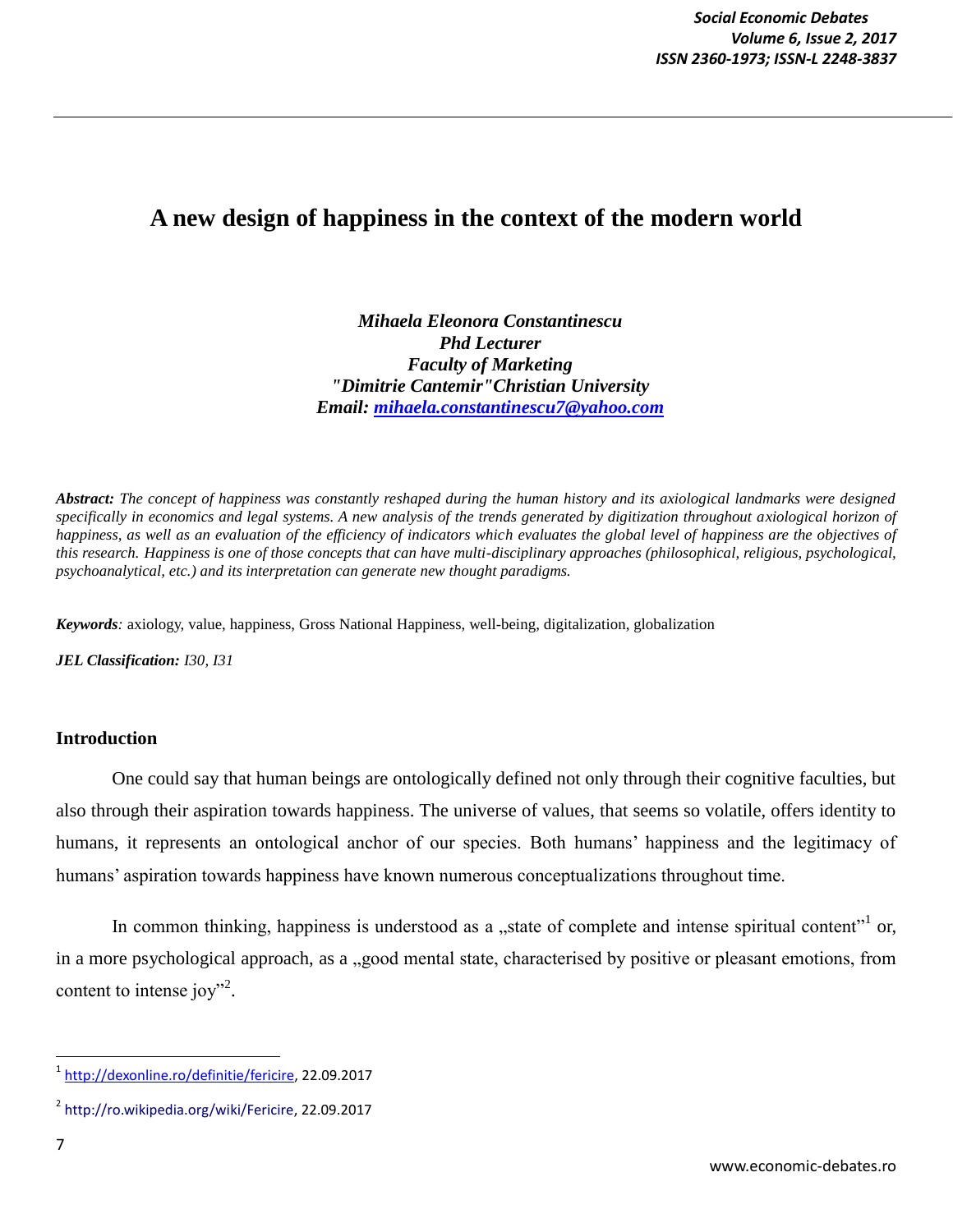#### **2. A brief history of the concept of happiness**

For Aristotle, the axiological horizon of happiness was virtue, understood, first and foremost, as a source of happiness. Virtue is also seen as an action of the free and rational will of the human being, a path of moderation between asceticism and hedonism (Aristotel, *Etica Nicomahica, 2007)*. To Aristotle, humans are social beings and individual happiness can be realized within a political system capable of promoting a virtuous behaviour. Therefore, happiness and its achievement have always depended on values accepted by society at a certain point in time, but also on the perennial content of the axiological triad represented by the Good, the True and the Beautiful*.*

From a Buddhist perspective, people tend to seek sensual pleasures, material possessions, attachments which are not actually permanent and this fact becomes an inevitable source of suffering, generating the disappointment of loss and envy towards others. Finding happiness implies humans' option for a middle ground between an ascetic life and one dedicated to the ephemeral joys of material aspirations and can have a threedimensional approach: ethical, cognitive and mental concentration. Consequently, happiness can be achieved through effort, using instruments such as learning, practice, as well as exercises of the mind and will. For renowned Buddhist Matthieu Ricard (World Happiness Report, 2013), happiness is a matter of attitude, a way in which we interpret the world. It's much more difficult to change the world, but every individual can change the way that they relate to the world, the way they interpret it. From this perspective, we choose whether or not we are happy, which opens the horizon of a new approach of the problem of our responsibility, both for our own destiny and the evolution of humanity.

The principles of Aristotelian ethics were adopted and developed by the ethics promoted by the medieval Roman Church through the works of Thomas Aquinas, but a fundamentally new notion appears, according to which man's life and actions must serve God's will. The purpose of human life is to obtain eternal happiness, not the ephemeral happiness of the short life on earth and eternal happiness can be achieved by following God's will.

For philosopher Immanuel Kant, "happiness is the state of a rational being in the world, for which, in the whole of its existence, everything is going according to its will and desire and is based on the agreement of its nature with its entire purpose, as well as the essential principle of determining its will" (Kant, published in 2010). Achieving happiness is a function of human reason to identify the agreement between its nature and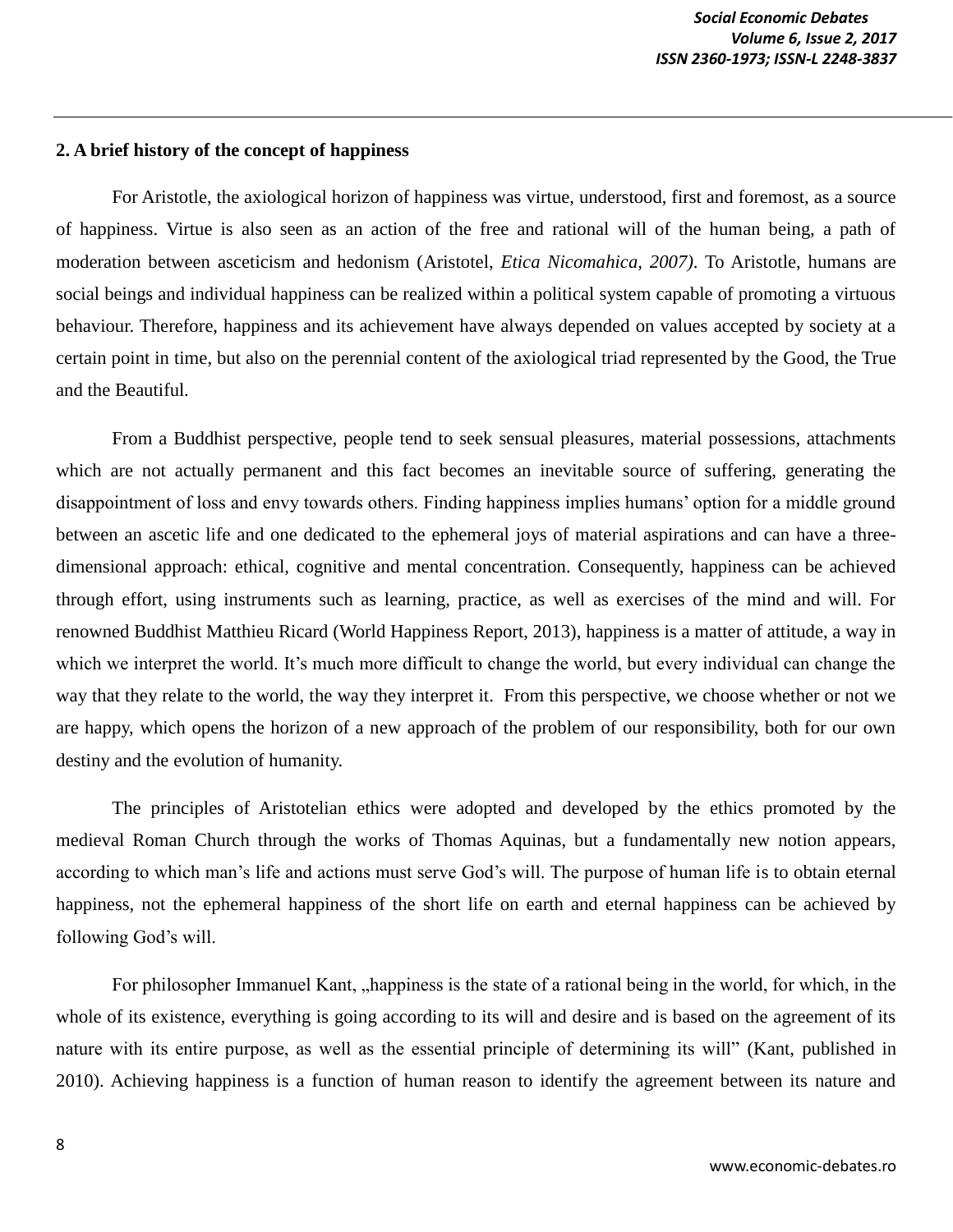purpose and thus presumes the existence of a will that institutes purposes of becoming. In fact, the notion of happiness has always been connected, one way or another, with that of the meaning of life.

The Industrial Revolution, through its abundance of goods and services, gives a new scope to human beings' aspiration to own material goods and to have new standards of living and, implicitly, throws the notion of happiness back into the whirlwind of new conceptualizations. A new perspective on the human status is created, this time, a consumerist one. The orientation of understanding happiness in terms of achieving material wealth generates a marginalization of ethical values. The most important function of an object is that of utility, however, without it being correlated with the educational system, moral values and evolution of social relations. The individual tastes that the appreciation of an item as being useful depends on are considered a given, as they cannot be interpreted in a moral sense or a descriptive way (World Happiness Report, 2013). In the twentieth century, the media has had a huge role in consolidating the consumerist perspective on happiness, both because of the models of success in life that it has promoted intensely and persuasively, as well as because it creates very strong stimuli for consumption, both through advertising and the formats of the shows that it makes.

In the last two decades people have started to talk more and more about the failure of consumerism, about its incapacity to generate happiness. At the same time, the global problems that humanity is faced with (the problem of durable development, social justice, family values and civic spirit) generate a detachment from consumerism. The fact that economic progress must also have an ethical basis has also been confirmed by the global economic-financial crisis that also was triggered, in recent years, by a lack of moral values in the financial sector. Humanity feels an acute need to go back to moral values and to reshape the axiological, but also legal and institutional horizon of happiness.

#### **3. Happiness as an indicator of well-being**

Throughout time there has been a real preoccupation for the legal legitimacy of happiness. The legal code that dates back to the unification of Bhutan (1729) states that, "if the government cannot create (dekid) the happiness of its people, than it has no reason/ purpose to exist"<sup>3</sup>. This vision reflects a very modern approach of the concept of political governing of a nation.

The Declaration of Independence of the United States of America (1776), states in a firm and

 $\overline{\phantom{a}}$ 

<sup>3</sup> www.grossnationalhappiness.com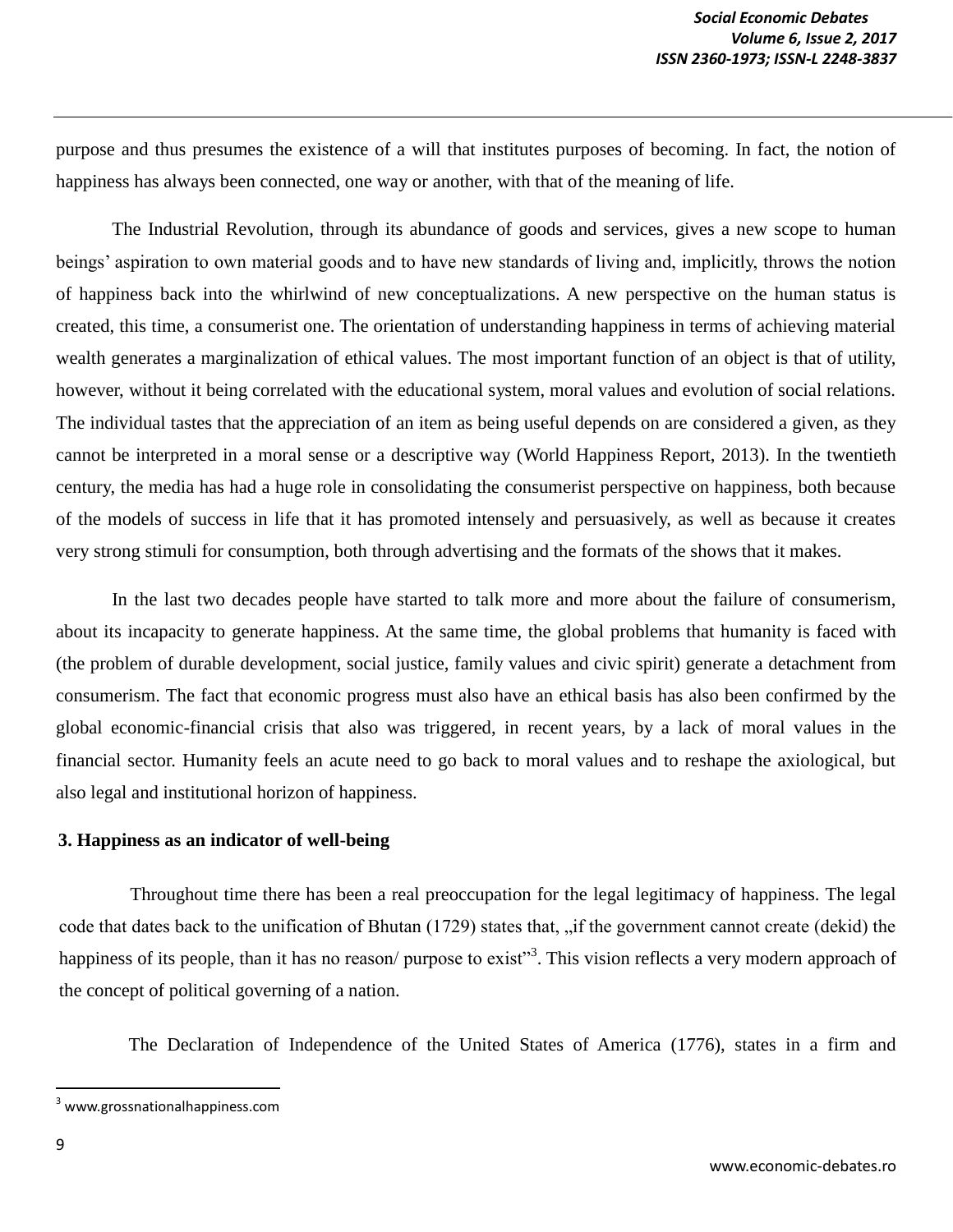visionary manner the right of human beings to not only equality and freedom, but also the pursuit of happiness: *We hold these truths to be self-evident, that all men are created equal, that they are endowed by their Creator with certain unalienable Rights, that among these are Life, Liberty and the pursuit of Happiness. — That to secure these rights, Governments are instituted among Men, deriving their just powers from the consent of the governed, — That whenever any Form of Government becomes destructive of these ends, it is the Right of the People to alter or to abolish it, and to institute new Government, laying its foundation on such principles and organizing its powers in such form, as to them shall seem most likely to affect their Safety and Happiness<sup>4</sup> .* 

Throughout time, human beings have undergone numerous transformations, but have never given up the pursuit of happiness, giving life a meaning and an axiological content. Contemporary society is faced with a new set of problems generated by the need to implement the principles of durable development and to globalize new communication and information technology, to digitalize human activity and to equip the environment that humans are living in with artificial intelligence, which creates a new perspective on the pursuit of happiness and its content. In fact, at an institutional level, one can observe a new type of preoccupation for the legitimacy and assessment of human happiness.

In 1972, the fourth king of Bhutan declared the Gross National Happiness index to be more important than the Gross National Product, deciding that national policy and development plans would be directed based on the first index<sup>5</sup>. In July 2011, the UN General Assembly adopted a historical resolution it invited member states to measure the level of happiness of their people and use this index as a guide for developing public policies. In April 2012 the first UN summit on the happiness and wellbeing of the population took place, presided by the first minister of Bhutan. In 2012, the UN also published the first *World Happiness Report* that was followed, two months later, by OECD publishing the first Guide to introduce international standards for the measurement of wellbeing.

Gross National Happiness is a global indicator of progress that measures at the same time economic sustainability and social development, simultaneously pursuing the protection of the environment and cultural values. In Bhutan, the country of origin of GNH, this index is based on four pillars: (1) promoting sustainable

 $\overline{\phantom{a}}$ 

 $4$  [www.archives.gov,](http://www.archives.gov/) 19.09.2017

<sup>5</sup> [www.oecd.org,](http://www.oecd.org/) 19.09.2017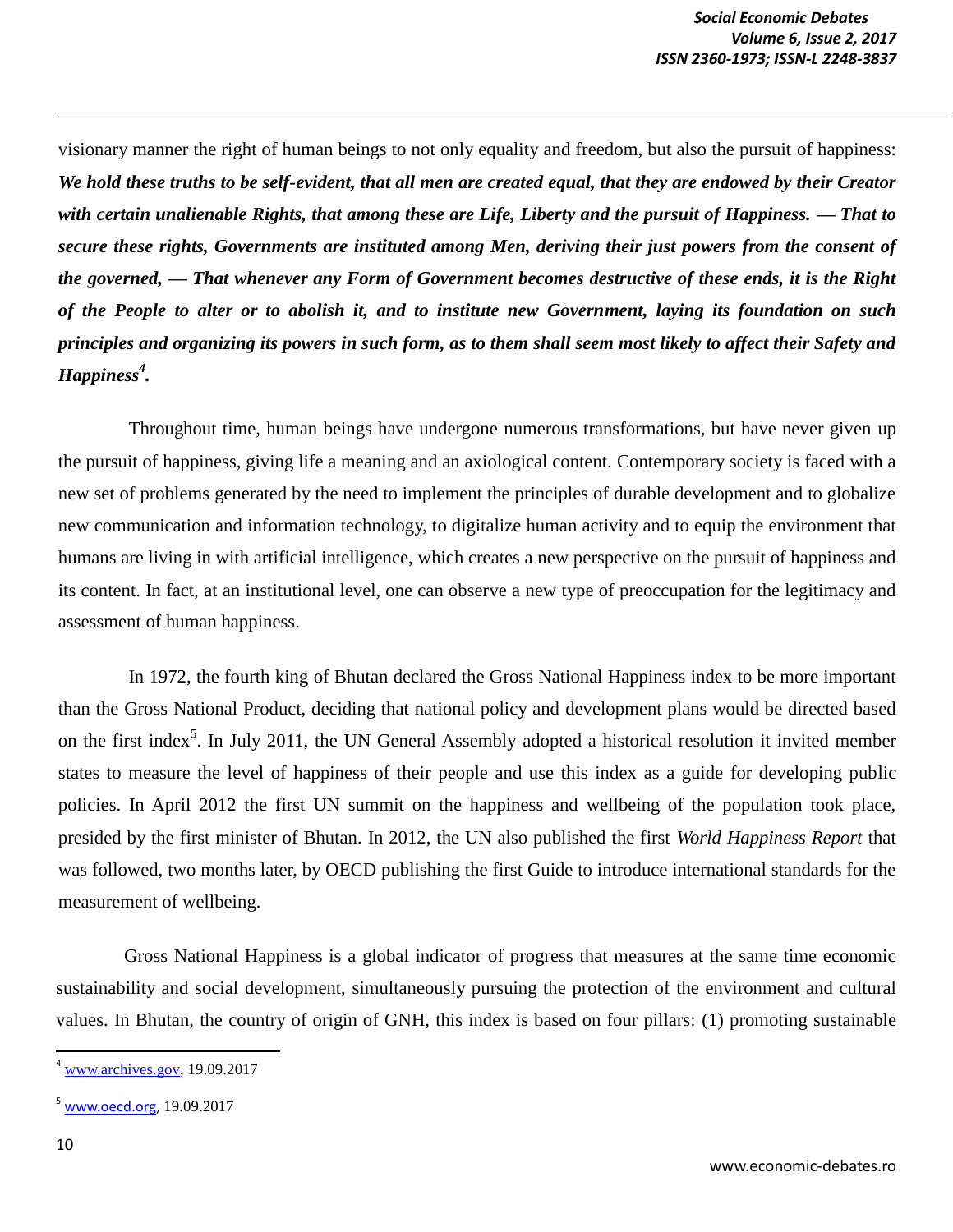development, conserving and promoting cultural values, (2) preserving the environment and establishing good governing (www.grossnationalhappiness.com). The four pillars are laying the bases of a new system for assessing human civilisation.

In the **UN**'s *World Happiness Report* **-** *2013* it is stated that the notion of happiness can be understood in two ways: as an emotion (are we happy today?) or as an assessment. In the assessment of happiness, three types of measurements/ indicators were used: assessing positive emotions, assessing negative emotions and assessing life as a whole. Thus, one enters the subjective territory of emotions in order to perform assessments of government services. Humans' satisfaction with regard to the educational system, the health system, their workplace, the preservation of the environment, civic involvement, social justice becomes a reference point for optimizing governing and finally, improving political action. The right to happiness places the citizen at the centre of government services.

The **UN**`s *World Happiness Report-2017* introduces a new vision in assessing the happiness of citizens as a complex relationship between what is social and what is personal. This recognizes the need of a modern human being for support from other people, for freedom and protection against the phenomenon of corruption.

## **4. Conclusions**

Undoubtedly, the human being, from the beginning of his history until today, is on the road of searching happiness. Whether it is understood as a value, or is approached as an economic indicator, happiness is indissolubly linked to the human being destiny. At the same time, information society brings deep transformations in the lives of individuals and the community. Human existence is moving more and more into the virtual space, human needs are being reshaped and human emotions are connected to a new, digital world. However, even in a virtual reality, humans will find themselves in the pursuit of happiness which is still connected to the Aristotelian values: the Good, the True and the Beautiful.